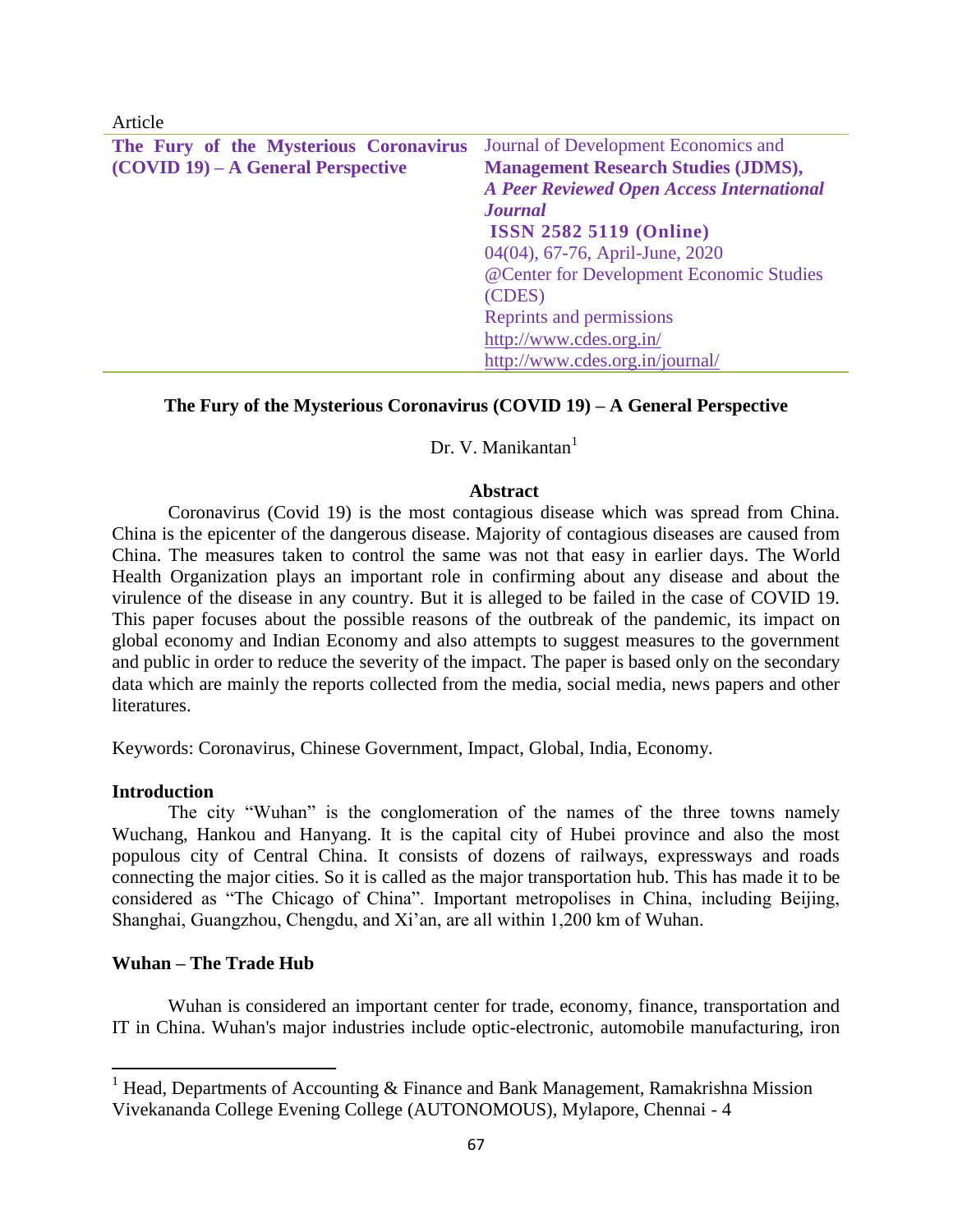and steel manufacturing, new pharmaceutical sector, biology engineering, new materials industry. Wuhan had even served as the capital of China in 1927 under the left wing of Kuomintang (KMT) government.

Wuhan has attracted foreign investment from over 80 countries. It has a direct competition with first-tier cities of China like Shanghai, Beijing and Guangzhou when it comes to domestic trade in terms of volume of retail. Wuhan, currently, has over 300 British-funded firms with a total investment of 5 billion USD. Wuhan has attracted more than 50 French companies. Canada has a number of bilateral trade and investment policy instruments in place that are helping to facilitate and support Canadian commercial engagement. The main export destinations of Wuhan includes, U.S., South Korea, Netherlands, India, Germany, Japan, U.K., Singapore, Brazil, for supplying Machinery, electrical machinery, iron and steel, organic chemicals, woven apparel, preserved foods, automotive vehicles. The main import sources are Japan, South Korea, Taiwan, U.S., Germany, Australia, Malaysia, Saudi Arabia and Brazil for Ores/Slag/Ash, machinery, electrical machinery, automotives, optic and medical instruments, iron and steel, glass and glassware, plastic, aircrafts/space craft's. This is very clear that major countries of the world were having more trade relationship with China and were dependent on many vital produces. In terms of trade, China is the world's largest exporter and second-largest importer. It accounts for 13% of world exports and 11% of world imports.

### **Review of Literature**

Sunil Kumar had opined in their article that globally Coronavirus has produced an unstable environment for people. This pandemic has stopped many of economic activities due to contagious disease and has no cured till date to fight with corona. They have also focused about the impact of Covid 19 in the various sectors of our Indian industry. Sakir Mahmud in his article, he has stated that the World economy is interrelated and is closely integrated. Any mishap in any part of the world will have serious impact on the entire other parts of the world too. He has also described about role of China in the Machine and electrical & electronic industry towards other countries and how the situation is highly uncontrollable due to this pandemic as China is the epicenter.

Ghada M Abaido and A Takshe (March 2020), in their article, they had made an attempt to understand the reasons of the widespread attention received by COVID 19. They also attempted to understand the role of media played in creating the attention about this Covid 19. At the dawn of 2020, several pneumonia cases were reported in the city of Wuhan, China that was caused by the novel Coronavirus. Pranab Chatterjee opines that the emergence of SARS-CoV-2 has once again exposed the weaknesses of global health systems preparedness, ability to respond to an infectious threat, the rapidity of transmission of infections across international borders and the ineffectiveness of knee-jerk policy responses to emerging/re-emerging infectious disease threats. The review concludes with the key learning points from the ongoing efforts to prevent and contain COVID-19 and identifies the need to invest in health systems, community-led response mechanisms and the need for preparedness and global health security.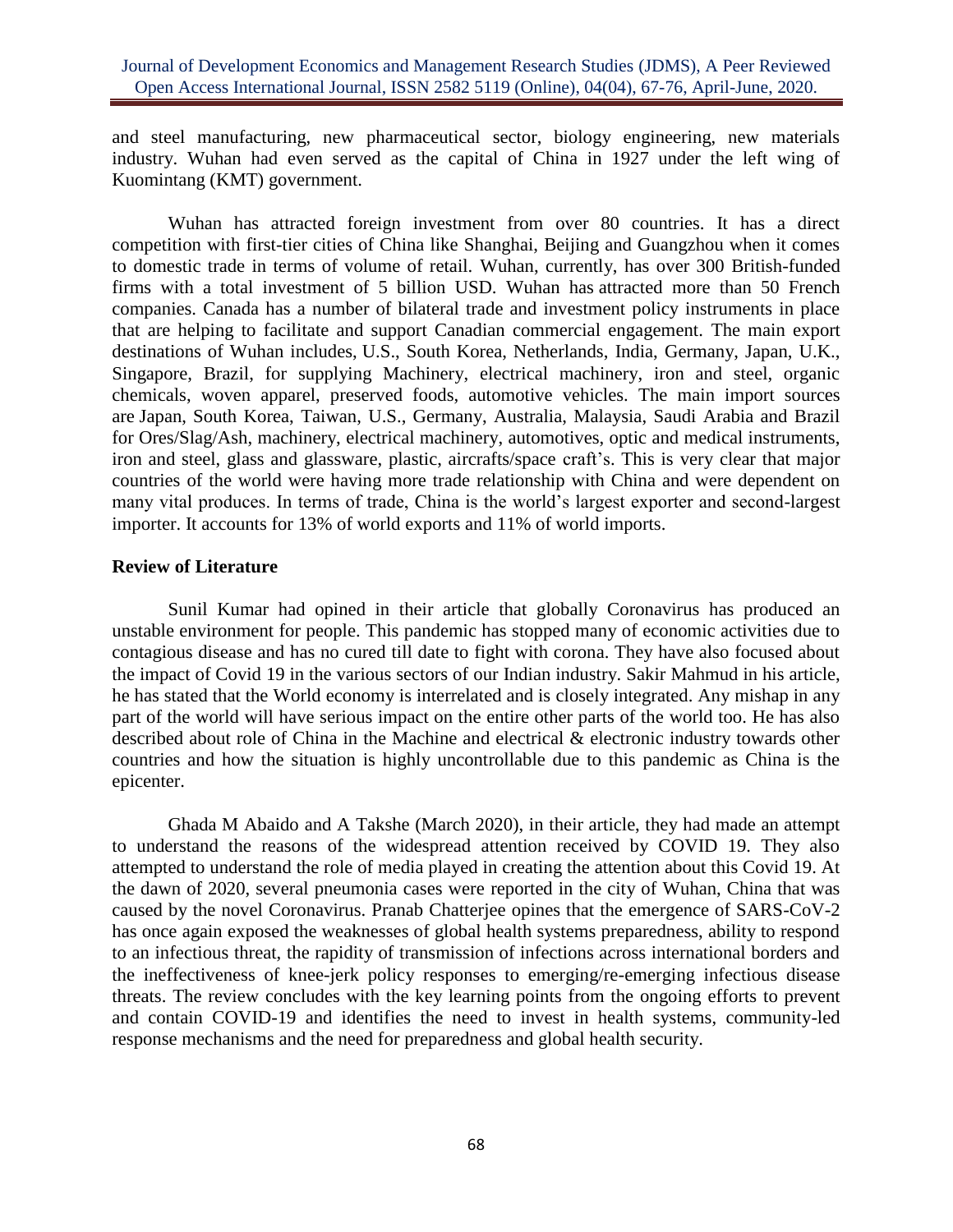### **About Coronavirus (COVID 19)**

As we have seen about Wuhan as a trade hub, we can understand that it is one of the important districts of China. The people of China are known for their weird eating habits. They eat snakes, pangolians, bats, scorpions and many more. Dr. Shi Zhengli is one of the researchers in the Wuhan Institute of Virology. She is considered to be one of the active Coronavirus researchers. She was considered as the Bat Lady as she had spent most of her life in researching about Bats which lived in caves. Dr. Shi Zhengli finds out that there was a similarity with the genome of the Coronavirus to an extent of 96.2% matching with the virus present in the Horseshoe Bats which are seen in the caves of Yunnan, a place in China.

### **Outbreak of the Pandemic Coronavirus - COVID19**

Deep secrets of the P4 Wuhan laboratory have been exposed through documents, photographs about the virus leak. The disclosures in the documents, photos, raise disturbing questions. After this outbreak, there has been a huge amount of focus on the alleged culpability of the Chinese establishment in spreading this virus and not doing enough to alert the world about the virulence of this virus. There is a leak thesis. It was told that 96.2% genome was similar to the viruses present in bat. There were many contradictions. After the outbreak, the Wuhan institute of Virology was strangely silent. The institute was considered to be the Virus Bank. It used to contain and safeguard many kinds of virus sealed in its laboratory. In one of the works of Mr. Joshua Philipp, Senior Investigative Reporter of EPOP TIMES, it is mentioned that every disease that begins in China is from Guangdong Province which is near Honking. But it was very unusual to have Covid 19 beginning from Wuhan, the Central part of China. It is also mentioned in his report that since the outbreak, there held many abnormal events in Wuhan:

- $\sim$  2<sup>nd</sup> **January 2020**, an order was issued to the Director General of the Wuhan Institute of Virology and the authority issued a strict prohibition upon the disclosure of strange pneumonia prevailing in the city. The National Health Commission of China had clearly instructed that no details relating to the virus shall be published through articles nor be published in any media or even in social media.
- **21st January 2020**, a new drug, "Remdesivir" provided free from U.S. to China for Wuhan Coronavirus treatment was patented by Wuhan Institute of Virology.
- **3 rd February 2020**, Dr. Wu Xiaohua, blew the whistle that Dr. Shi Zengli's haphazard laboratory management may have led the Wuhan virus to leak from the lab.
- $\checkmark$  4<sup>th</sup> February 2020, Chairman of Duoyl, Mr. Xi Bo mentioned that the Wuhan Institute of Virology was suspected of manufacturing and leaking the Wuhan virus.
- $\check{\mathcal{F}}$  **7<sup>th</sup> February 2020**, Top Bio Chemical weapon expert of the People's Liberation Army Mr. Chen Woi, officially assumed control over Wuhan Institute of Virology's P4 laboratory.
- $\checkmark$  15<sup>th</sup> February 2020, the institute refused widely spread rumors on Chinese social media that female graduate Huang Yanding was patient zero and had perished. However Huang's photo, CV, and thesis were all removed from the Institute's official website, leaving only her name.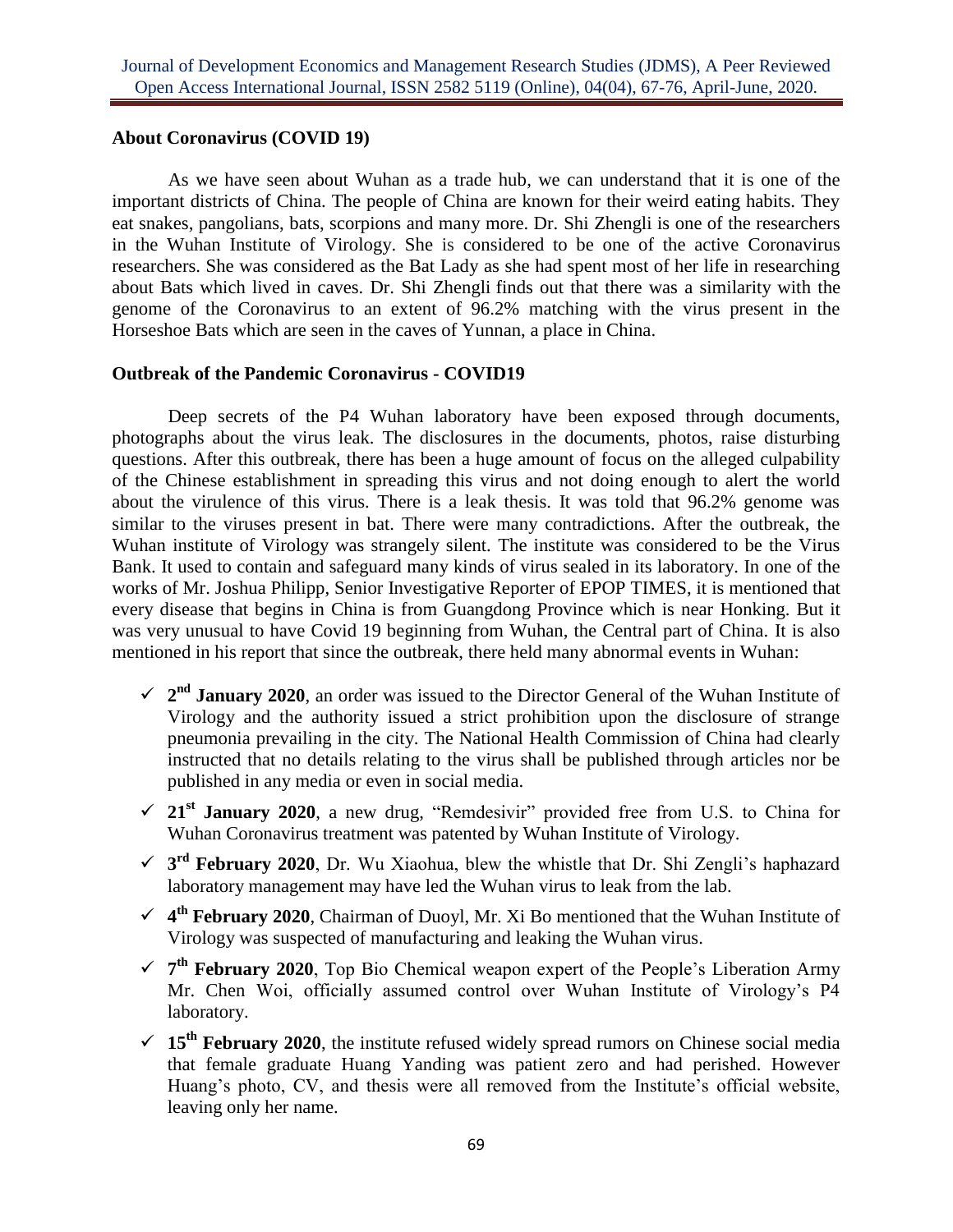- $\checkmark$  17<sup>th</sup> February 2020, Ms. Chen Quanjia, a researcher in the institute, blew the whistle that the Director General of the institute Dr. Wang Yanyi was suspected of leaking the virus.
- $\checkmark$  Despite of all the above, the Chinese government has rejected the claims and said the WHO (World Health Organization) found no proof that the virus has originated from the lab of Wuhan and also said that the allegations are not only false in nature but also impossible.

### **Negligence in proper investigation by World Health Organization**

A single tweet from the WHO account on January 14 expressing that, "Preliminary investigations conducted by the Chinese authorities have found no clear evidence of human-tohuman transmission of the novel [Coronavirus.](https://twitter.com/hashtag/coronavirus?src=hashtag_click)" Similarly on the same day, the Wuhan Health Commission's [public bulletin](https://qz.com/1801985/the-changing-coronavirus-outbreak-narrative-pushed-by-china/) declared, "We have not found proof for human-to-human transmission." But by that point even the Chinese government was offering caveats not included in the WHO tweet. "The possibility of limited human-to-human transmission cannot be excluded," the bulletin said, "but the risk of sustained transmission is low." This, we now know, was catastrophically untrue, and since then, the global pandemic has spread even on the other parts of world where many countries had to declare an unprecedented lockdown. And at the same time, the outbreak of the pandemic had also killed more than 100,000 people. On January 20, a Chinese official publically declared for the first time that the virus could indeed spread among humans. But by then it was too late. It took another week for the WHO [to declare](https://www.bbc.com/news/world-51318246) the spread of the virus a global health emergency—during which time Dr. Tedros Adhanom Ghebreyesus, the WHO's director-general, [visited](https://www.cfr.org/blog/who-and-china-dereliction-duty) China and [praised](https://www.who.int/dg/speeches/detail/who-director-general-s-statement-on-ihr-emergency-committee-on-novel-coronavirus-(2019-ncov)) the country's leadership for "setting a new standard for outbreak response." Another month and a half went by before the WHO [called](http://www.euro.who.int/en/health-topics/health-emergencies/coronavirus-covid-19/news/news/2020/3/who-announces-covid-19-outbreak-a-pandemic)  [COVID-19](http://www.euro.who.int/en/health-topics/health-emergencies/coronavirus-covid-19/news/news/2020/3/who-announces-covid-19-outbreak-a-pandemic) a pandemic, at which point the virus [had killed](https://www.cnn.com/2020/03/11/health/coronavirus-pandemic-world-health-organization/index.html) more than 4,000 people, and had infected 118,000 people across nearly every continent. This is obvious about the negligence of responsibility of the World Health Organization.

### **Five Shocking Coronavirus facts, the Chinese refuse to reason out**

Unfortunately, the Chinese Government is forced to answer certain uncomfortable and at the same time unavoidable questions in the international court of law. It is in the opinion of the world leaders that why is that the Chinese Government is unable to give out concrete answers and accept responsibility with reasons when they seek clarifications. The leaders of various countries wanted to know an explanation about the following:

### **1. Gag Order**

A high profile investigative report has accused Chinese officials of ordering labs to stop testing and destroy all samples of the Coronavirus in the very early stages of the outbreak. The date was more than a week before the first patient in Wuhan, a 61 – year old man passed away of the virus on  $9<sup>th</sup>$  January 2020.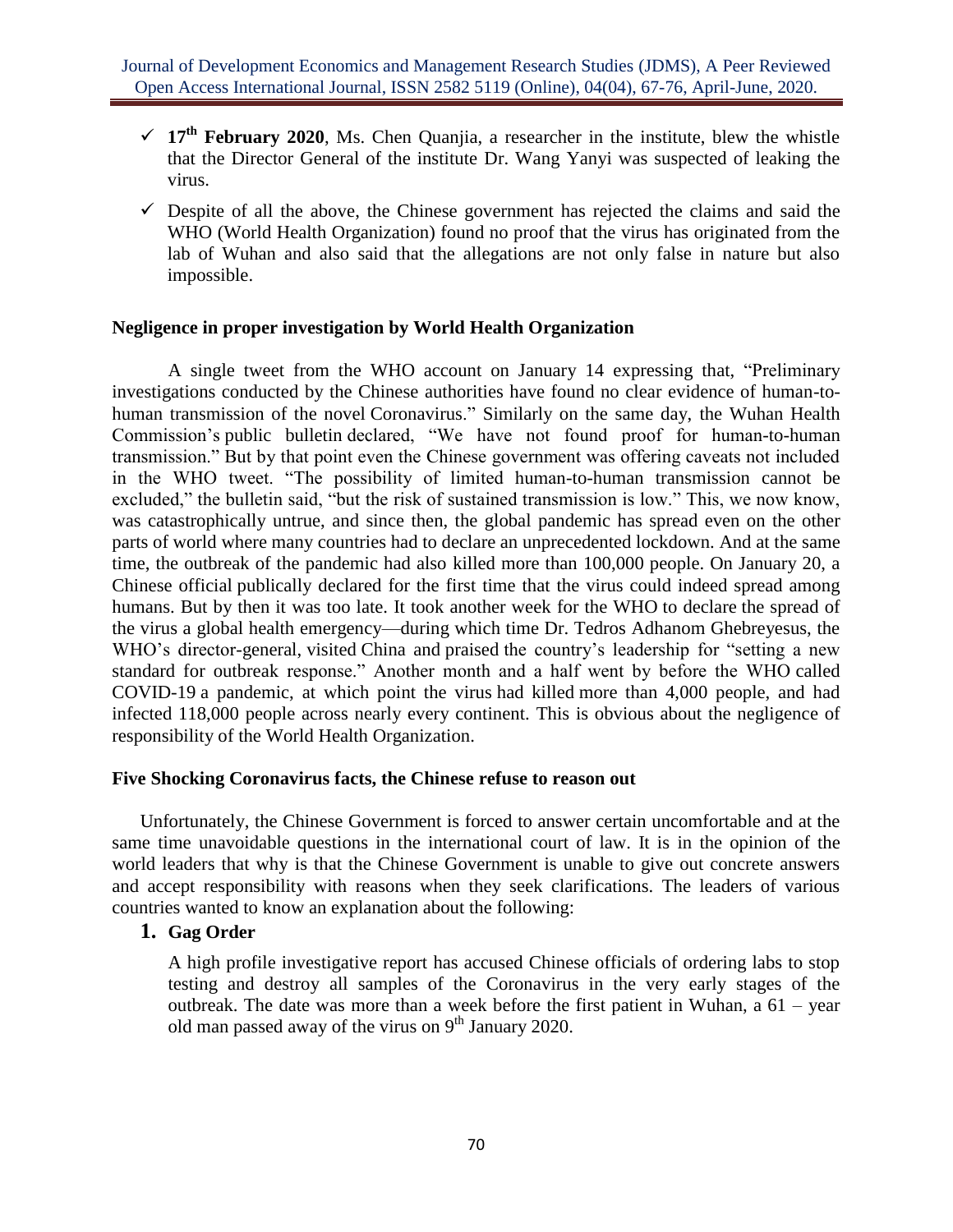# **2. Downplaying**

The government officials downplayed the severity of the virus and tightly controlled the information related to it including its ability to transmit from person to person. It was all done in order to have the communist conference and the New Year celebrations. Despite the cases of infected doctors and Dr. Li's demise, the Wuhan Health Commission did not acknowledge that there was human to human transmission until more than 3 weeks later. The authorities also allowed continuing travel as usual. Around five million Wuhan residents evacuated the place before all forms of transport were halted on  $23<sup>rd</sup>$  January 2020.

# **3. The Trumpet Blowers**

Eight Wuhan medicals workers who signaled and intimated about the virus at the end of December were accused of spreading fake news and reprimanded by police. It was reported that Dr. Li Wenliang warned his colleagues in December 2019 about the outbreak of illness causing severe acute respiratory syndrome. But he was reprimanded by security officers for spreading rumours. In a tragic turn of events, he subsequently contracted Coronavirus and, after a period of intensive care he passed away.

# **4. The mysterious zero case days**

Wuhan reported no new cases between  $6<sup>th</sup>$  January and  $17<sup>th</sup>$  January when the city was holding a series of important conferences, known as the "Two Sessions". Nearly 700 officials, law makers, government representatives attended the conferences. Furthermore, officials of the Wuhan community organized a huge banquet on  $18<sup>th</sup>$  January 2020, on account of Lunar New year, inviting 40, 000 families. The 12 days would have been critical in preventing the virus from spreading, but the officials either reported zero cases or did not reported release a daily update.

# **5. Disappearing Cell phone users**

China reported 3, 277 fatalities from 81, 171 bacterial infections at the beginning of April. But a report observed the troubling disappearance of some 21 million cell phone accounts in China about the previous three months – an unprecedented decrease that hints at much more fatalities than Beijing geared up to confess.

## **Some Conspiracy Theories about the outbreak of the Pandemic Covid 19**

Chinese President [Xi Jinping's](https://en.wikipedia.org/wiki/Xi_Jinping) [Chinese Dream](https://en.wikipedia.org/wiki/Chinese_Dream) is described as achieving the "Two 100s", namely the material goal of China becoming a "moderately well-off society" by 2021, and the modernization goal of China becoming a [fully developed nation](https://en.wikipedia.org/wiki/Developed_nation) by 2049, the 100th anniversary of the founding of the People's Republic. As China's economy grows, so does China's [Renminbi,](https://en.wikipedia.org/wiki/Renminbi) which undergoes the process needed for its [internationalization.](https://en.wikipedia.org/wiki/Internationalization_of_the_renminbi) This requires elimination of competition and the Chinese Government must establish Monopoly in major sectors of world trade sectors.

Coronavirus (Covid 19) is considered to be a bio weapon engineered by the Chinese Government to wage war on America. Due to the recent history of strained diplomatic relations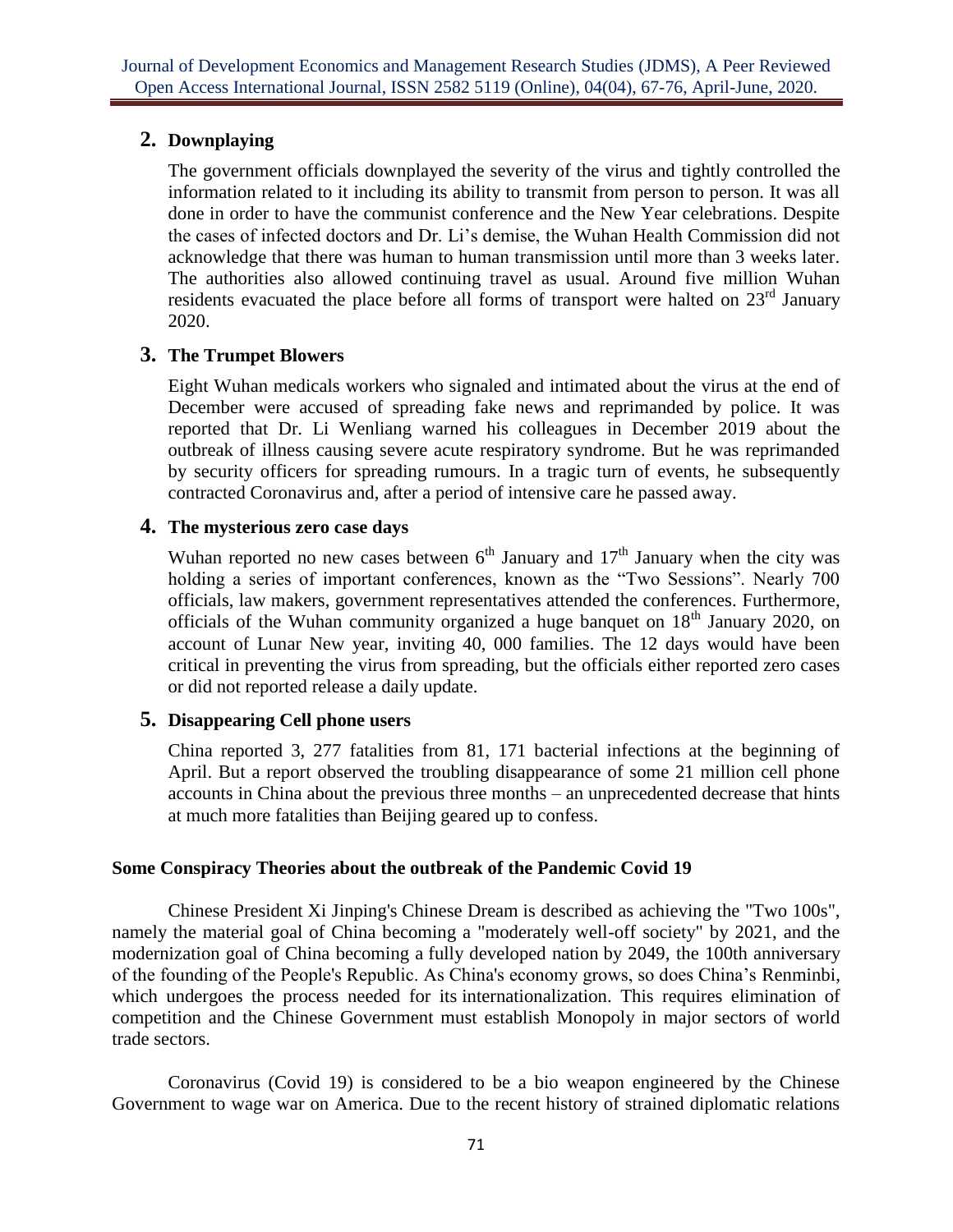between the two countries, it makes sense that some would speculate that Covid 19 was covertly engineered in a lab as part of an extended campaign to weaken the opposing country. In the meantime, media also expresses that the Chinese Government also blames by claiming that the virus was sent into China by the U.S. through its army for which no proper evidence is available.

Some theorists suggest that the government purposely released it in order to get rid of the old people, pensioners which will thereby bring down the pension costs. China has developed a significant social security system, but with the number of retirees increasing exponentially, it is reaching its limits. The Chinese government is now grappling with the problem of an ageing population. This, combined with the lack of transparency around China's bio safety regulations, allowed the conspiracy theory to spread, largely untested.

### **Downfall in World Economies**

After the outbreak of the Covid 19, most of the countries have declared lockdown and their both domestic and international borders have been closed. The trade affairs have completely halted. Most of the territories have been reported with a spike in infections and death rates. In some places, polices or even soldiers are patrolling for the safety purposed. The outbreak and irresponsible act of the Chinese Government and WHO has devastated the affairs of many countries. Many countries have been shattered due to the spread of this virus. The analysis by the UN Department of Economic and Social Affairs (DESA) said the COVID-19 pandemic is disrupting global supply chains and international trade. The global economy could shrink by up to 1 per cent in 2020 due to the Coronavirus pandemic, a reversal from the previous forecast of 2.5 per cent growth. Purchasing Managers' Index (PMI) surveys from Japan showed the services sector shrinking at its fastest pace on record this month and factory activity contracting at its quickest in a decade. In Australia, the CBA Services PMI fell to a record low of 39.8 as restaurants, cafes and tourism were hit hard by travel bans and cancellations of events and concerts. The euro zone composite PMI is expected to come in at 38.8, the lowest since early 2009. U.S. manufacturing and services PMIs are also expected at multi-year lows of 42.8 and 42.0, respectively.

Goldman Sachs warned the U.S. economy could contract by an annual rate of 24% in the second quarter, two-and-a-half times greater than the previous biggest contraction in the period after World War II. New Zealand said on Tuesday that retail banks will offer a six-month principal and interest payment holiday for mortgage holders and small business customers whose incomes have been affected by the economic disruption from COVID-19. "Despite aggressive moves by central banks, investors remain unconvinced that any of these actions will be enough to stave off the ill effects from (the virus)," says Mr. Prakash Sakpal, ING Asia economist. Mr. Liu Zhenmin, Under-Secretary-General for Economic & Social Affairs, said, that "Urgent and bold policy measures are needed, not only to contain the pandemic and save lives, but also to protect the most vulnerable in our societies from economic ruin and to sustain economic growth and financial stability,"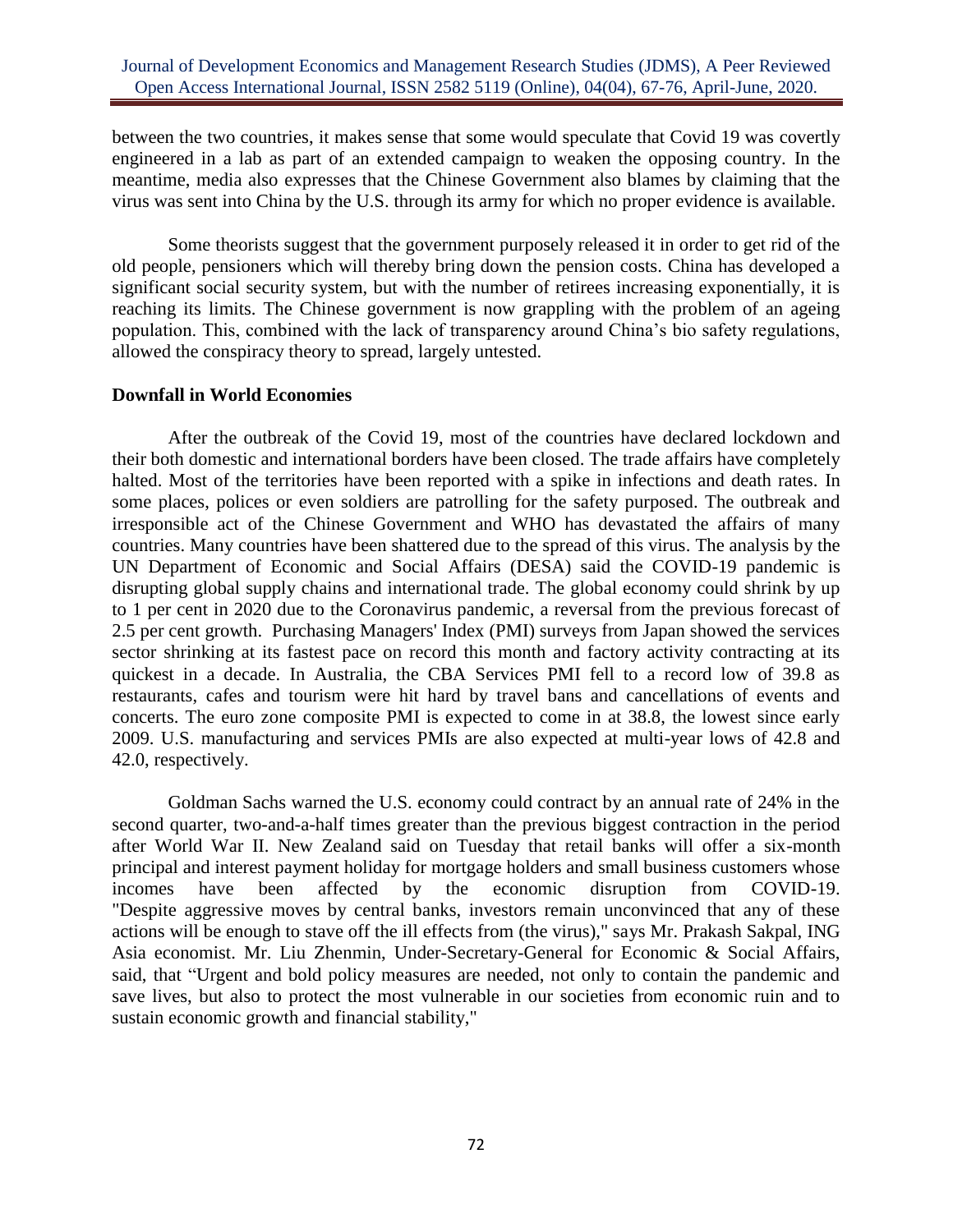### **Impact of Coronavirus in Indian Economy**

In imports**,** the dependence of India on China is huge. For automotive parts and fertilisers China's share in India's import is more than 25%. Around 65 to 70% of active pharmaceutical ingredients and around 90% of certain mobile phones come from China to India. Therefore, we can say that due to the current outbreak of Coronavirus in China, the import dependence on China will have a significant impact on the Indian industry**.** Also, a supply chain may affect some disruptions associates with industries and markets.

An outbreak of COVID-19 impacted the whole world and has been felt across industries. World's second-largest economy China became standstill. Its outbreak is declared as a national emergency by the World Health Organisation. In India the three major contributors to GDP namely private consumption, investment and external trade will all get affected. And business activity in the foreign markets is slow which implies a negative impact on the top line of these companies.

According to KPMG**,** the lockdown in India will have a sizeable impact on the economy mainly on consumption which is the biggest component of GDP. Reduction in the urban transaction can lead to a steep fall in the consumption of non-essential goods. Due to weak domestic consumption and consumer sentiment, there can be a delay in investment which further add pressure on the growth. According to the KPMG report "It is expected that the course of economic recovery in India will be smoother and faster than that of many other advanced countries". World and Indian economy are attempting to mitigate the health risks of COVID-19 with the economic risks and necessary measures will be taken to improve it.

#### **Suggestions & Conclusions**

### **1. Attending to Social needs actively by the Government**

India must not stop agriculture productivity during lock down. Agriculture must definitely be entertained in order to avoid food scarcity and will also enable the farmers to lead life. Inter-state movement of the raw materials of the agriculture and food industry must not be hampered. More NGO food camps must be entertained for taking care of stray people and migrant daily laborers. Every state must improve the vigilance in the containments and nearby areas with adequate medical care and sanitation. Strict action must be incorporated on violators and carefree stray people. The respective officials must ensure the proper supply of essential requirements in each area periodically. The Government must not entertain the relaxing of domestic gateways for aviation industry until there is a concrete remedy medicinally found.

### **2. Future Economic growth expected**

We can't ignore that post-COVID-19, some economies are expected to adopt de-risking strategies and shift their manufacturing bases from China. Countries like Japan, South Korea, and Germany has paid huge amount of money to its companies which have been established in China. This can create opportunities for India. They are likely to have their trade activities with India in future which will in a way help our country to stabilize. The [International Monetary](https://en.wikipedia.org/wiki/International_Monetary_Fund)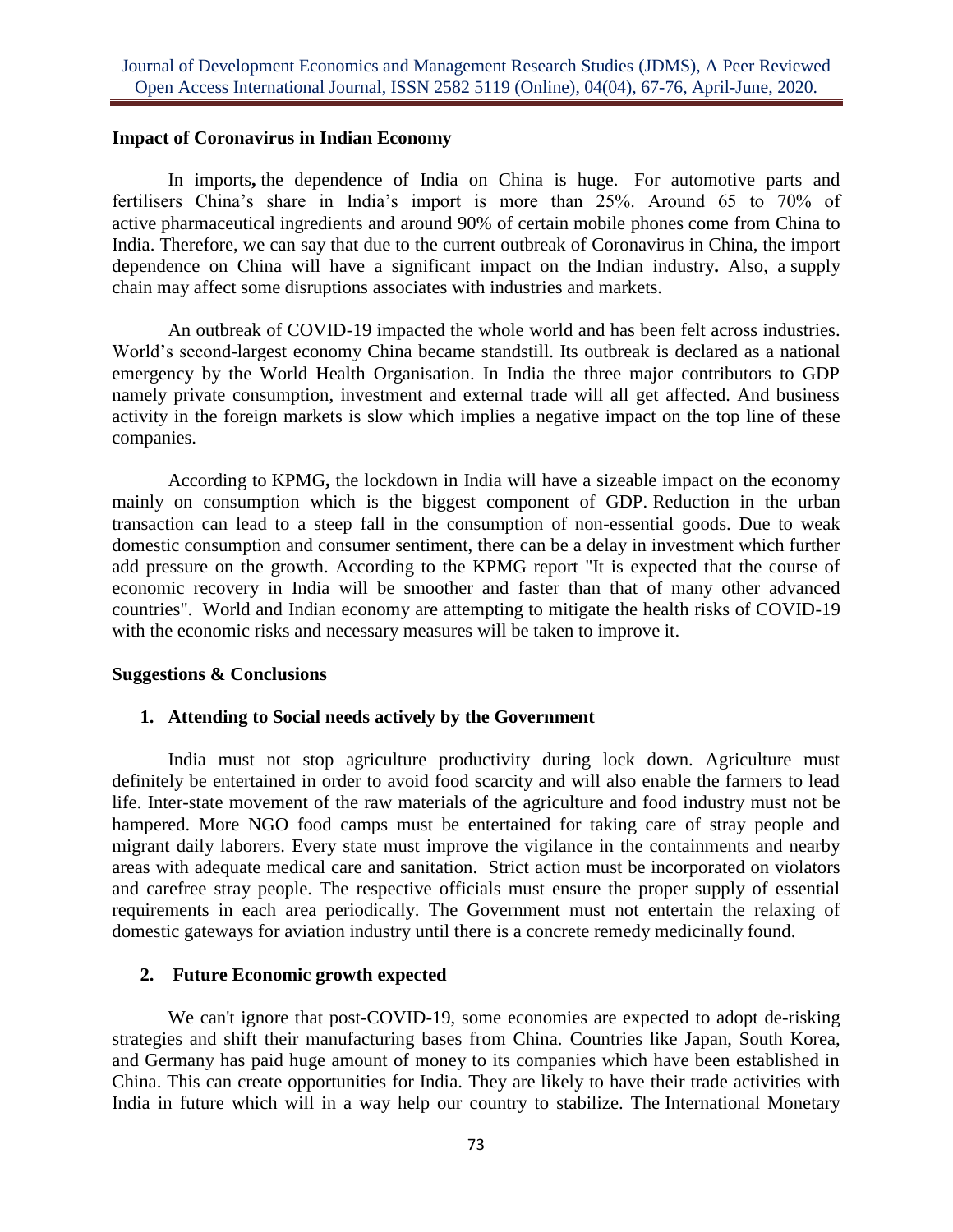Fund projection for India for the [financial year](https://en.wikipedia.org/wiki/Financial_Year) 2021-22 of 1.9% GDP growth is the highest among [G-20](https://en.wikipedia.org/wiki/G20) nations which is a scope for positivity and industrial development as well.

### **3. Coronavirus is a wakeup call for global food systems**

The nutritionists, agronomists and sociologists from 18 countries, added that current industrial agriculture models drive habitat loss and create conditions for viruses to emerge and spread through intensive livestock production and an increase in human – wildlife interaction. Intensive livestock production amplified the risk of diseases as a large number of animals are confined in small spaces. This confinement results in narrow generic diversity, fast animal turnover and habitat fragmentation through expansion of livestock production. More than 70% of infectious diseases like Ebola, SARS, MERS, West Nile Fever, Lyme disease, etc., emerged in humans since 1940 could be traced back to animals. All these rooted in environmental changes and ecosystem disturbances, said IPES – Food. More than 50% of farmers and rural workers live below the poverty line in different countries across the global south. There must be a paradigm shift to diversified resilient agro-ecological food systems. The Agro-ecological food systems increase disease resistance by re-localising and decentralizing breeding of plants and livestock to harness diversity.

## **4. Public Cooperation & Social Responsibility**

The general public is required to maintain social distancing. This is a disease and it is not to be meant for making politics or preaching religion. Our country is a secular and democratic country. India is also considered to be the youngest country in the world. Today, India is one of the youngest countries in the world with more than 62% of the population in the working age group (15-59 years) and more than 54% of the total population below 25 years of age. It is the responsibility of our youngsters to have knowledge about the intensity and the danger of the disease and be cautious. They are also expected to educate the people who are ignorant and those who behave in an irresponsible manner. They may even seek the government officials who are patrolling. The severity of the disease is indescribable. WHO has also suggested that it would be appreciated if we follow social distancing till 2022 until proper vaccine or medicine is invented. More number of celebrities, industrialists like Ratan Tata, Ambani, etc. must come forward to generously contribute financially for the growth and stability of the Economy.

## **5. General Hygiene Practices**

WHO (World Health Organisation), has suggested the guidelines for personal hygiene as precautionary steps. They are:

- a. We have to wash our hands with soap periodically,
- b. Maintain social distancing,
- c. Cover the mouth, nose while coughing,
- d. not to touch eyes, nose, face or ears unnecessarily,
- e. Avoiding contact with anyone who is showing symptoms of respiratory illness like coughing and sneezing.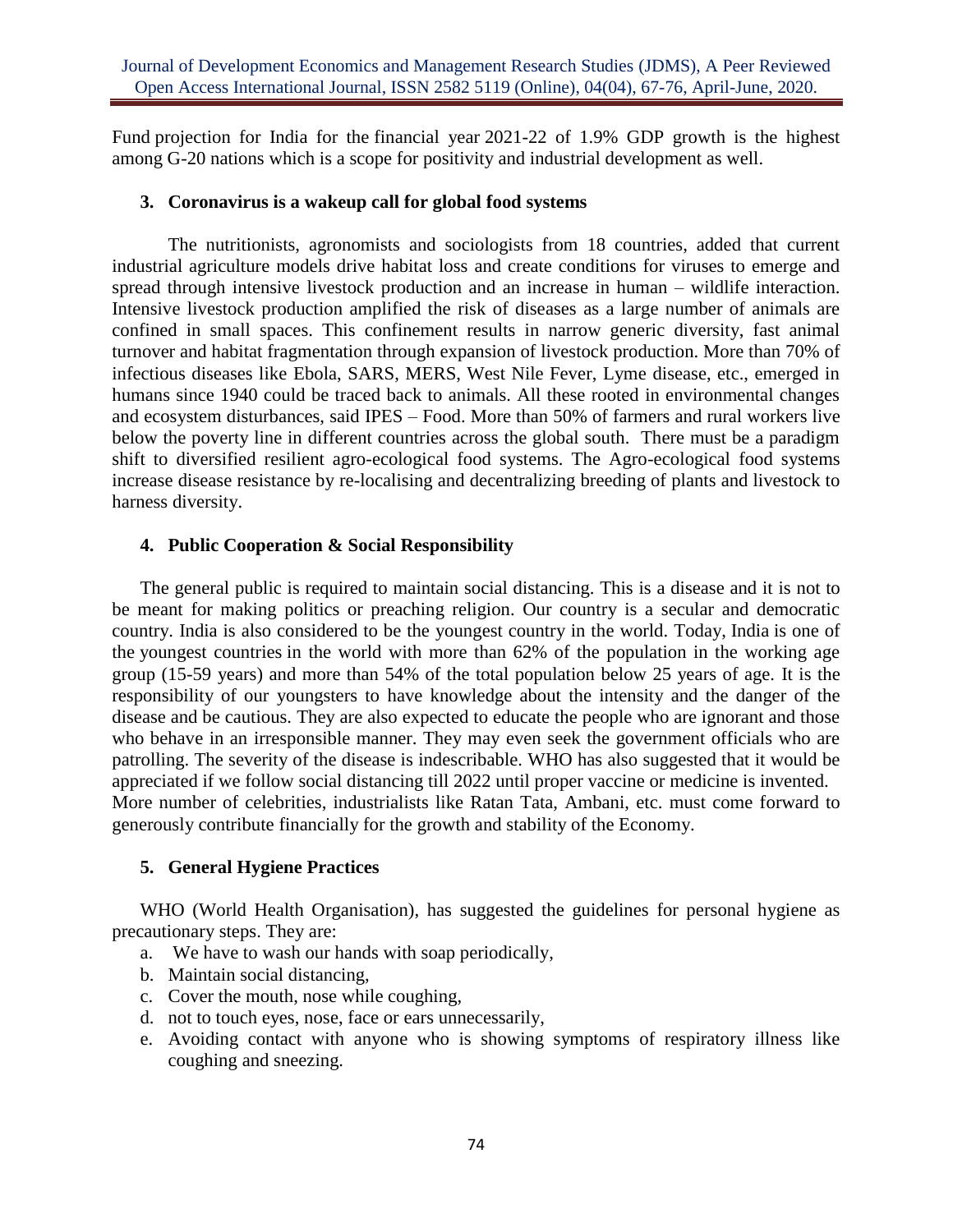We must definitely observe the guidelines and also the other instructions laid by the State  $\&$ Central Government based on the situation. We must neither refrain nor resist doing so. It is to be understood that this disease is not that light to take it easy. It is very dangerous and severe. Though there are many challenges been faced on day to day life, at the end of the day we have to live our life for ourselves and for our dependents. We have to understand this and cooperate with the Government. People of many developed countries and small countries are also suffering in the line of same aspects, but it is understandable that our country cannot withstand poverty. Still, let us stay home, and stay safe.

We have to trust and hope for the best to happen. To adopt social distancing it requires an immense control and consciousness. Lockdowns and closure of district borders, state borders, international borders, restricting commutation other than essential requirements and services has to be adhered. Increasing the pace and resource mobilization for research in order to create a drug / vaccine to curb this disease is a need of the hour. This can be efficiently and more effectively done only by the coordination and cooperation of the international community.

## **References & Endnotes**

- 1. Sunil Kumar, (2020): Impact of Coronavirus (Covid 19) in Indian Economy, Agriculture & Food e-News Letter – ISSN -2581 - 8317, Volume 2 – Issue 4 – April 2020, (Agricultural Extension) ICAR-IARI, New Delhi, & Ms. Prathiba B Thombare (Home Science), Krish Vigyan Kedra, Kholapur, Mr.Pandurange A Kale, (Agronomy) Krish Vigyan Kedra, Kholapur
- 2. Sakir, Mahmud, (2020): Impact of Coronavirus in Global Economy, Shahajal University of Science and Technology, February 2020, [https://www.researchgate.net/publication/339435164\\_Impact\\_of\\_Corona\\_Virus\\_on\\_the\\_](https://www.researchgate.net/publication/339435164_Impact_of_Corona_Virus_on_the_Global_Economy) [Global\\_Economy](https://www.researchgate.net/publication/339435164_Impact_of_Corona_Virus_on_the_Global_Economy)
- 3. Ghada M Abaido, (2020): Covid 19 Virus or Viral Conspiracy Theories? Department of Communication, Arts & Science, Canadian University of Dubai, UAE, and Ms. A Takshe, Department of Environmental Health Science, Arts & Science, Canadian University of Dubai, UAE (March 2020) – American Journal of Biomedical Science and Research – ISSN – 2642 – 1747
- 4. Pranab Chatterjee, (2020): The 2019 novel Coronavirus disease (COVID-19) pandemic: A review of the current evidence, Translational Global Health Policy Research Cell, Indian Council of Medical Research, New Delhi, India, DOI: 10.4103/ijmr.IJMR\_519\_20, PMID: 32242874 <http://www.ijmr.org.in/preprintarticle.asp?id=281608;type=0> (Article coming soon)
- 5. [https://www.indiatoday.in/fyi/story/why-is-china-s-wuhan-important-for-india-1221502-](https://www.indiatoday.in/fyi/story/why-is-china-s-wuhan-important-for-india-1221502-2018-04-27) [2018-04-27](https://www.indiatoday.in/fyi/story/why-is-china-s-wuhan-important-for-india-1221502-2018-04-27)
- 6. [https://www.tradecommissioner.gc.ca/china-chine/market-facts-faits-sur-le](https://www.tradecommissioner.gc.ca/china-chine/market-facts-faits-sur-le-marche/96289.aspx?lang=eng)[marche/96289.aspx?lang=eng](https://www.tradecommissioner.gc.ca/china-chine/market-facts-faits-sur-le-marche/96289.aspx?lang=eng)
- 7. [https://en.wikipedia.org/wiki/Economy\\_of\\_China](https://en.wikipedia.org/wiki/Economy_of_China)
- 8. [www.facebook.com/worldofweird/shocking](http://www.facebook.com/worldofweird/shocking) conspiracy theories and rumors about Coronavirus/Mar28 at 22:23
- 9. [www.facebook.com/worldofweir/videos/257575718971270 /](http://www.facebook.com/worldofweir/videos/257575718971270%20/%20April13) April13 at 6:15
- 10. [https://www.facebook.com/Timesnow/videos/668873110353311/April 20 at 22:222](https://www.facebook.com/Timesnow/videos/668873110353311/April%2020%20at%2022:222)